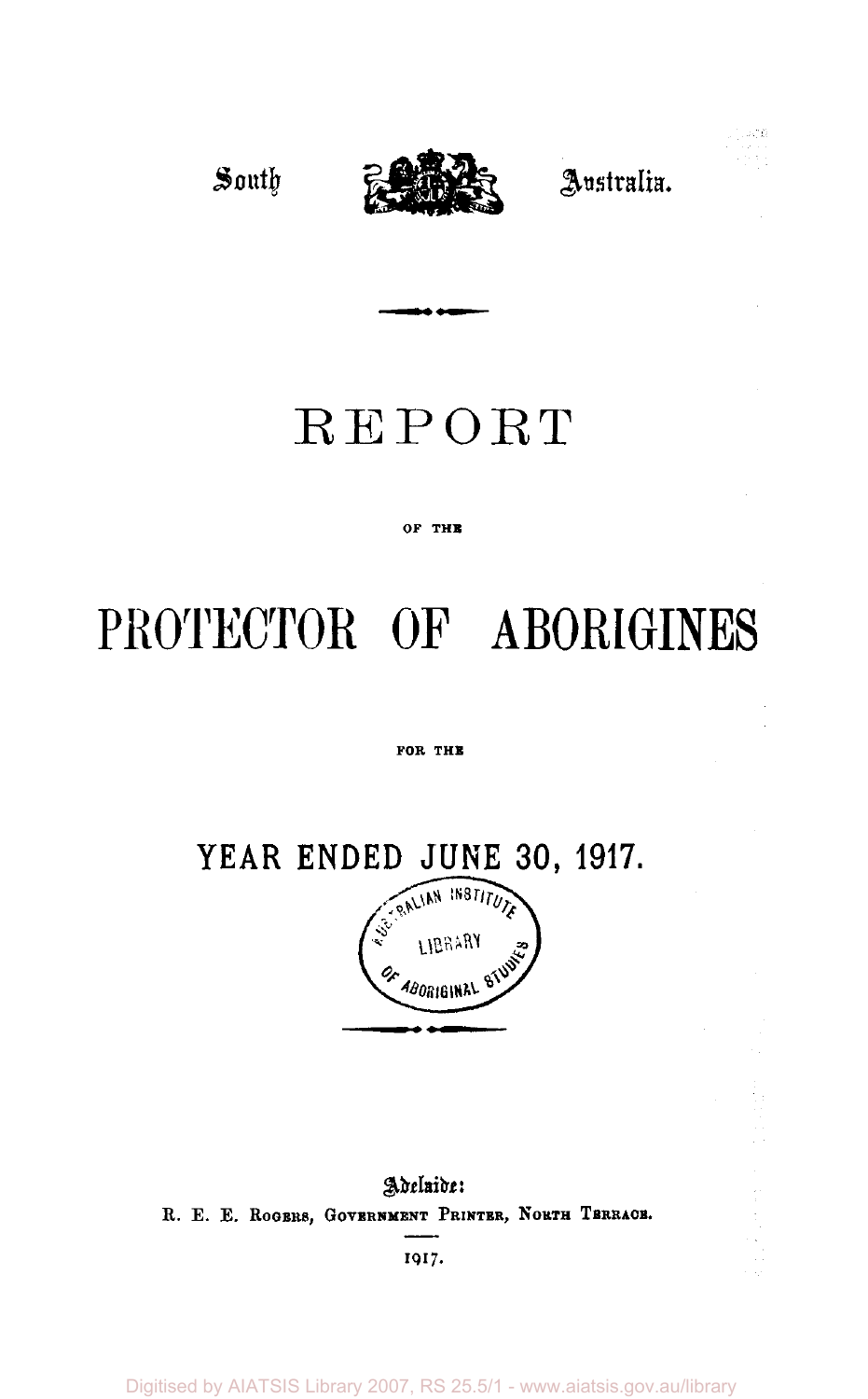

POINT PEARCE ABORIGINAL STATION,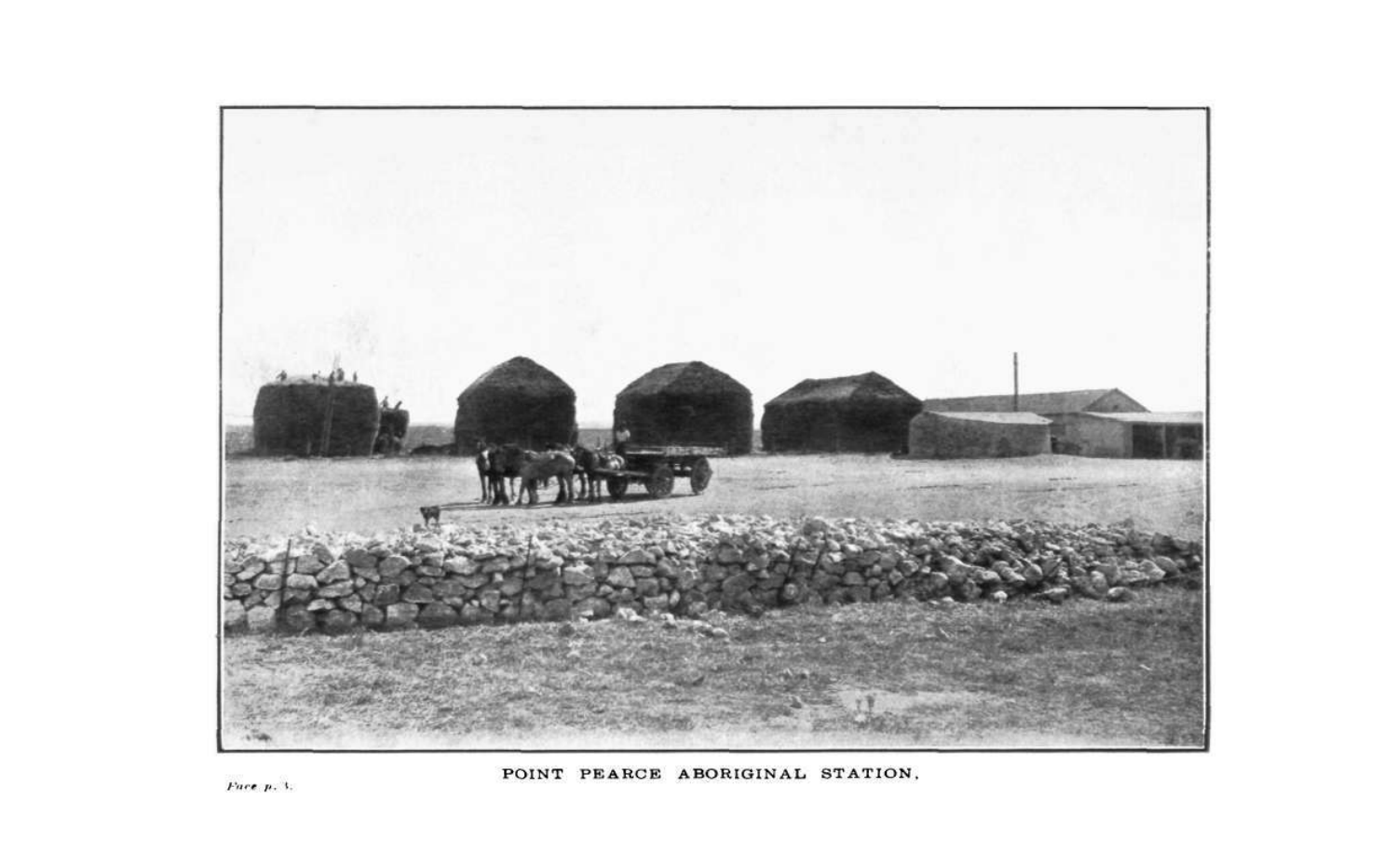### REPORT.

 $-1$  and  $-$ 

Aboriginals Department,

Adelaide, September 15th, 1917.

Sir-—1 have the honor to submit my report on the working of the Aboriginals Department for the financial year ended June 30th, 1917.

#### POINT PEARCE STATION.

The operations for the year show a net profit of £3,688 0s. 6d., plus net profit brought forward form last year, £3,007 16s. 2d. ; total profit, £6,695 16s. 8d.

The balance-sheet, duly audited by the Commissioner of Audit, is appended.

The system of paying wages to the able-bodied aborigines and half-castes, instead of supplying them with rations and clothing, is proving most satisfactory, as it makes them self-reliant and self-supporting, and encourages many of them to seek outside employment, where they receive much higher wages than those paid on the station.

There are now 29 full-bloods and 162 half-castes more or less dependent on this station, and it is gratifying to be able to maintain such a large body of people and make such a handsome profit.

The Superintendent (Mr. Garnett) and his assistants have carried out their duties in an efficient manner, and deserve great credit for the success of the undertaking.

Forty-two thousand four hundred and nine bushels of grain and 450 tons of hay were harvested during the year.

The livestock, by natural increases and purchases, have been considerably added to since the station was taken over on September 1st, 1915, and the numbers now stand as follows:—3,807 sheep, 72 horses, 65 cattle, and 80 pigs.

There are 620 tons of hay in stock and 3,650 acres under crop, which promises an abundant harvest.

The farm plant is now nearly up to date, having been considerably added to by the addition, amongst other things, of a Massey Harris reaper thresher, three ten-furrow disc ploughs, a motor launch, two trollies capable of carrying 7 tons each, and a hooded rosa buggy.

The buildings have been added to and repaired. A 30,000gall. tank has been built on Wardang Island, which will greatly increase the carrying capacity of the island.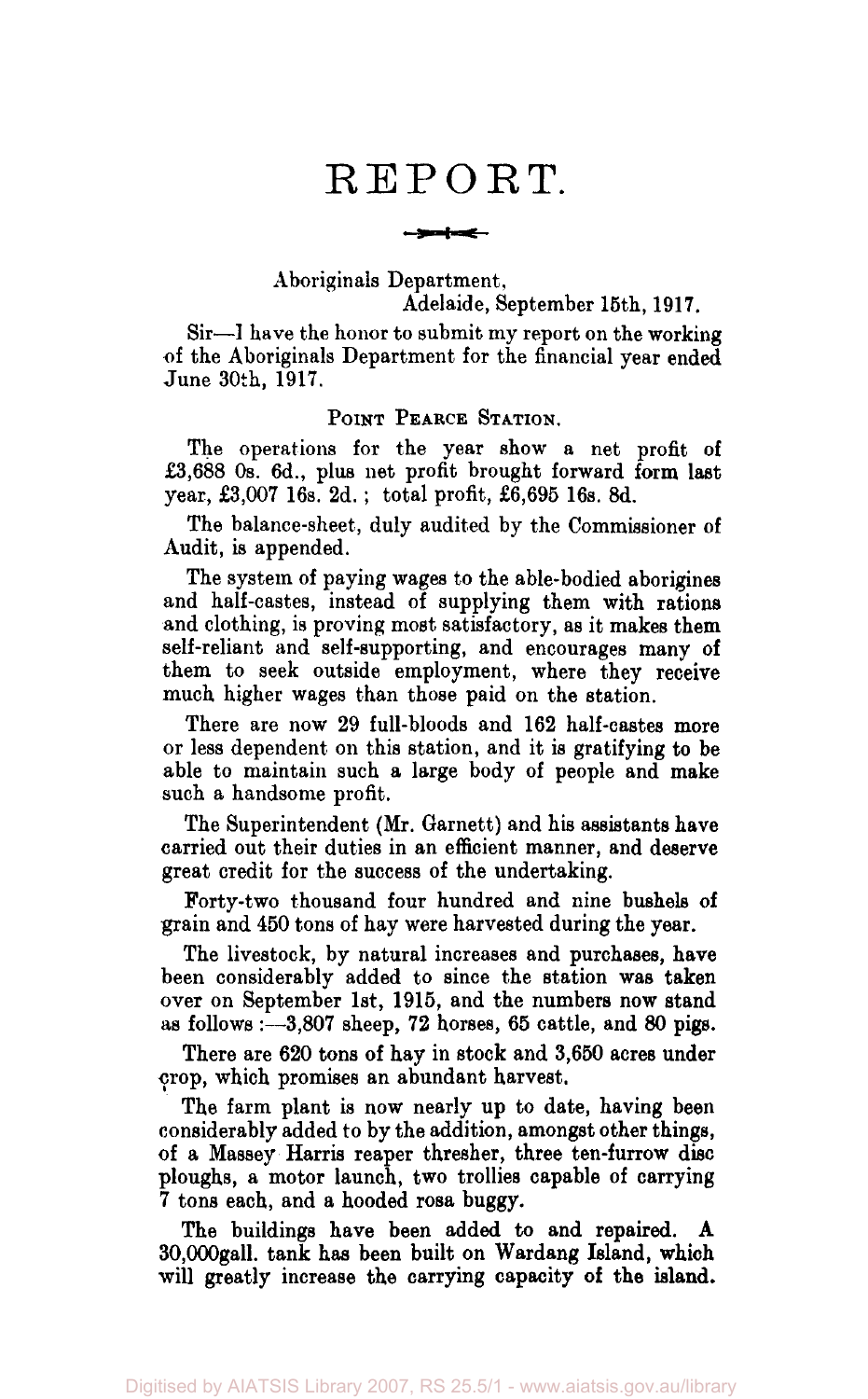The storekeeper's cottage has been improved by the addition of three new rooms. Another great improvement is the lighting of the station by a " Quirk's Lighting Plant," which is working very satisfactorily.

It will be necessary to purchase more breeding ewes for the station, as the property in fair seasons is capable of carrying at least 5,000 sheep ; 2,000 additional ewes would make the station pay much better.

The births and deaths at this station for the year were as follows :—Births, 6 half-castes ; deaths, 3 half-castes.

#### POINT MCLEAY STATION.

The operations for the year show a loss of £2,388 7s. 11d., plus net loss brought forward from last year, £700 0s. 8d. ; total loss for 18 months, 1/1/16 to 30/6/17, £3,088 8s. 7d.

This is regrettable ; but it must be remembered that there are about 380 aborigines more or less dependent on this station, which, previous to its being taken over by the Government, cost the department about £3,000 per annum.

The area of land is limited and very little of it fit for cultivation. There are not sufficient livestock on the place, which is capable of carrying another 100 head of cows. The livestock now consists of 424 sheep, 299 cattle, 32 horses, and 52 pigs.

We have 250 acres under crop this year, and have planted another 12 acres of lucerne.

A bore was put down to a depth of 200ft. and a large supply of water struck, but unfortunately it was too salty for irrigation. Good water is frequently obtainable from Lake Alexandrina in large quantities, and if a pumping plant were erected the lucerne could be irrigated profitably.

The system of paying wages on the station has greatly improved the natives, who are doing fairly good work and mostly supporting themselves and families with their earnings.

On this station, as at. Point Pearce, a general store is kept by the department, where all the necessaries of life may be purchased.

The births and deaths for the year are as follows :—

Births— 2 full bloods and 7 half-castes.

Deaths—6 " 11

Mr. J. B. Steer, Superintendent, and his assistants have carried out their duties in an efficient manner.

The audited balance-sheet and the superintendent's report are appended.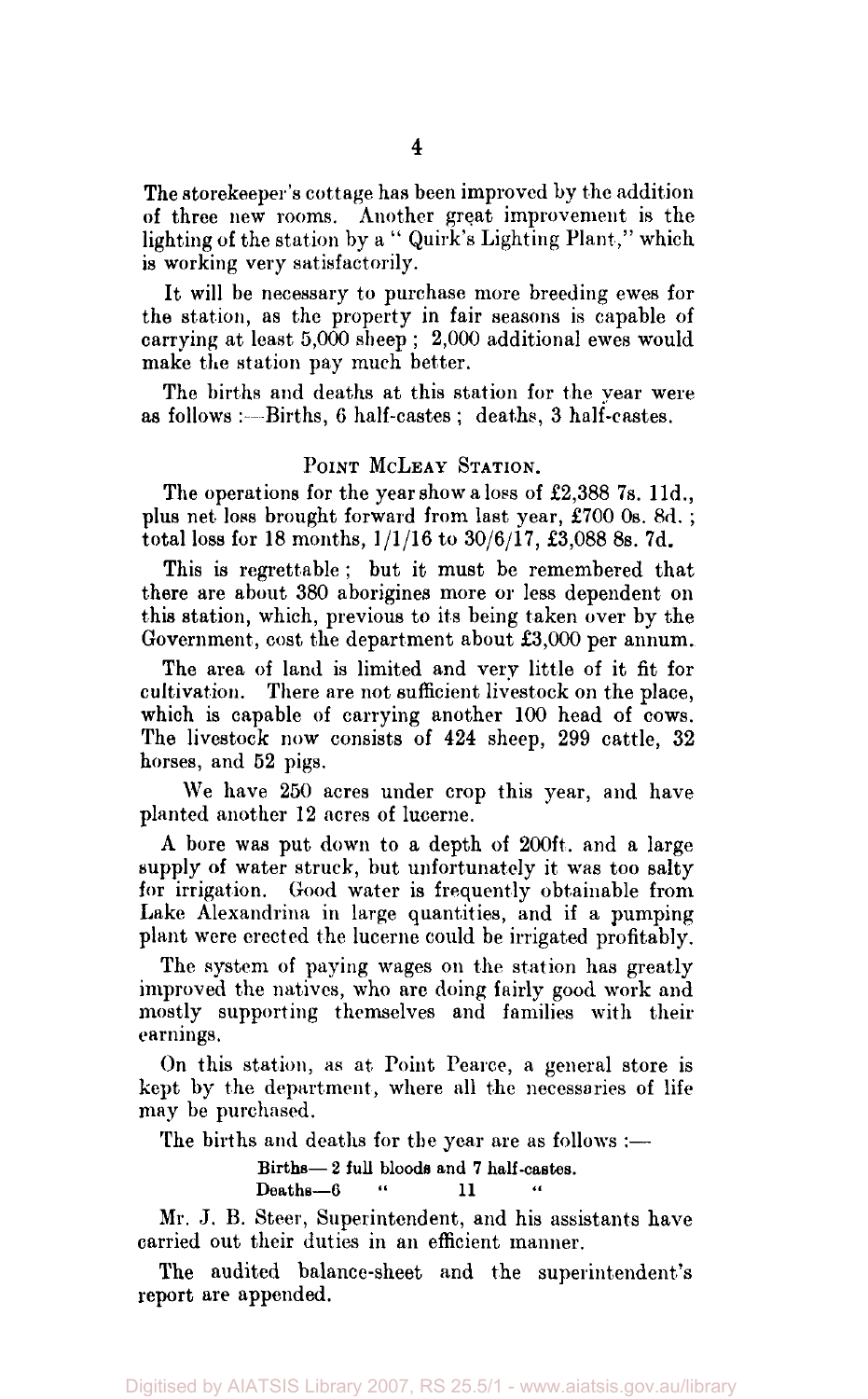#### MISSION STATIONS.

The only station not under departmental control is the Koonibba Mission, near Denial Bay, on the West Coast, which is in the hands of the Lutheran Synod. The Synod has been approached with a view to handing it over to the Government, but so far they have not done so.

The cost of rations, &c, supplied to this station during the year amounted to £220.

The births for the year were 4 full-bloods and 2 halfcastes, and the deaths 8 full-bloods and 1 half-caste.

There are about 158 natives on this station.

#### **KlLLALPANINNA.**

This station, which was formerly a mission station under the control of the Lutheran Synod, is now only a depot for the issue of rations, &c, for the old and infirm, and the cost of these during the year amounted to only £61, whereas they used to cost the department on an average £135 annually.

Mr. Bogner has evidently been maintaining some of the natives at his own expense, and has compelled the ablebodied ones to seek employment on the station and elsewhere, which is much better than allowing them to become dependents on the State. He has thus saved the department a considerable sum.

If the department were to form a station in this district it would prove a very costly undertaking, and would never become a payable proposition. There is, I consider, no necessity for more than a depot there, as plenty of employment can be found by the natives in the surrounding district.

#### POPULATION.

On the 30th June, 1912, the estimated population of the State was—

| Total  4,836 |  |
|--------------|--|

The births and deaths reported during the year were—

Births.... Full-bloods,  $31$ ; half-castes,  $26$ ; total,  $57$ Deaths .. Full-bloods, 51 ; half-castes, 27 ; total, 78

The five years, 1912-1917, show a decrease of 148 fullbloods, and an increase of 84 half-castes. From this it appears there are now 3,852 full-bloods and 920 half-castes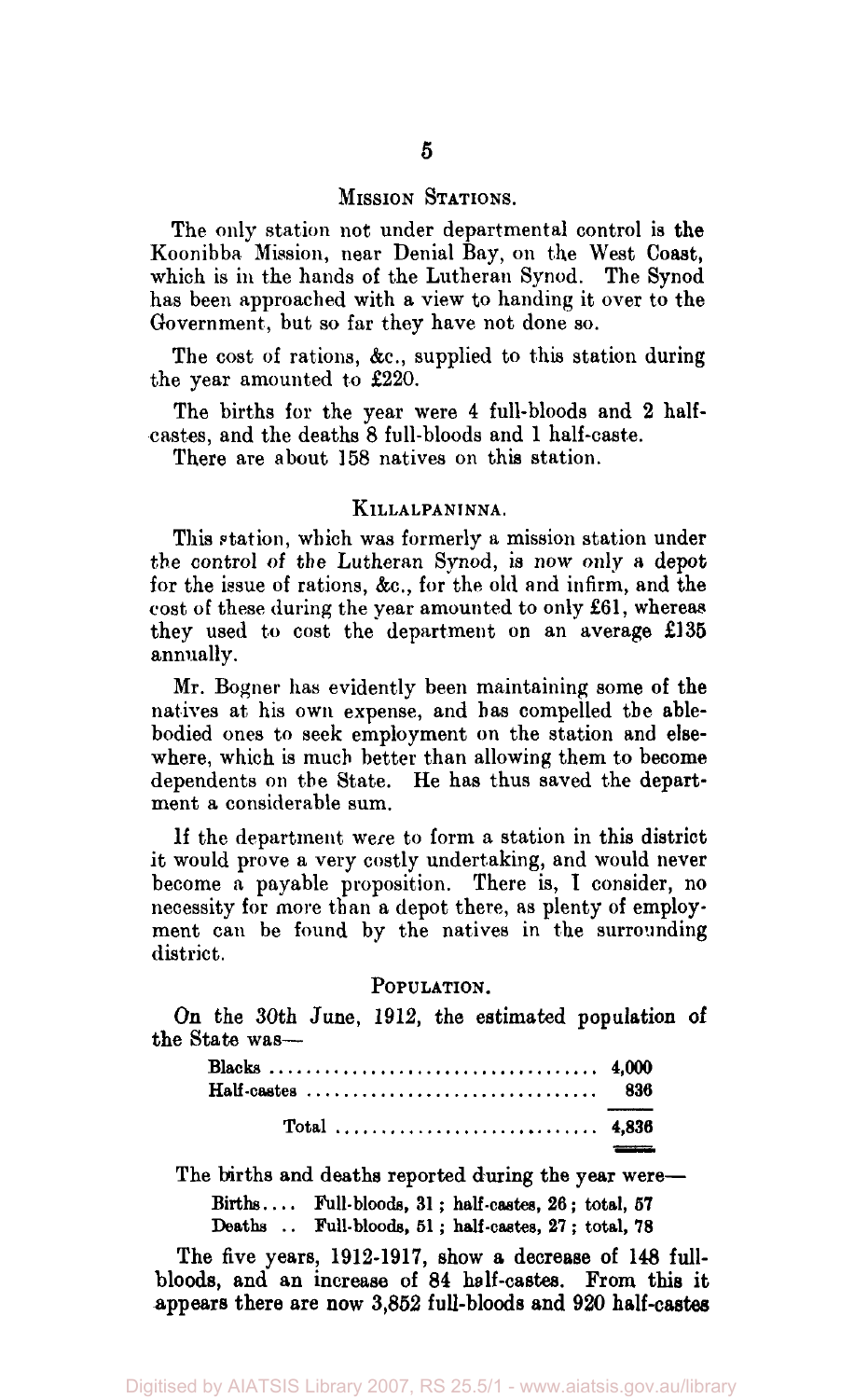in the State—total 4,772. Of these 571 are on the two departmental stations and 158 are at the Koonibba **Mission** 

#### CRIME REPORT.

The following shows the number of aboriginals convicted during the year :—

| Drunkenness  18                                                            |    |
|----------------------------------------------------------------------------|----|
|                                                                            |    |
|                                                                            |    |
| Mental defectives $\ldots, \ldots, \ldots, \ldots, \ldots, \ldots, \ldots$ |    |
| Breach of Licensing Act (in possession of liquor)                          | 13 |
| Unlawful possession $\ldots, \ldots, \ldots, \ldots, \ldots, \ldots$       |    |
|                                                                            |    |

Eight persons were convicted for supplying liquor to aboriginals.

#### GENERAL.

Rations, clothing, blankets, and medical comforts were sent to 50 localities throughout the State for distribution to the old, sick, and infirm aboriginals.

The thanks of the department are due to the Adelaide and other hospital authorities for the many kindnesses shown to the sick aboriginals sent there for treatment; the Commissioner of Police and his officers for the ready assistance rendered in ways too numerous to mention ; to the depot keepers all over the State for distributing rations to the aboriginals, free of cost to the department; and the station owners and other settlers for the kindly treatment shown to the natives.

The head office staff has worked harmoniously and well.

My visits of inspection during the year have been confined to Point Pearce, Point McLeay, and a few districts near Adelaide. Owing to the pressure of other duties have been unable to get away for any lengthy journeys, but this year I hope to visit the district west of Port Augusta. This country has never yet been inspected owing to the difficulty of covering the journey without incurring great expense. This can now be overcome, as the East-West railway line is nearly completed.

| Revenue for the Year-                                               |            | $i$ $s$ , $d$ . |  |
|---------------------------------------------------------------------|------------|-----------------|--|
| From sales of produce, &c., Point Pearce Station                    | 9.501 14 5 |                 |  |
| From sales of produce, &c., Point McLeay Station                    | 3.710 16 4 |                 |  |
| Repayments of loans, &c.                                            | 135 6 5    |                 |  |
| Rent. Baroota Reserve                                               |            | 800             |  |
| Total revenue $\ldots, \ldots, \ldots, \ldots, \text{13.355 } 17$ 2 |            |                 |  |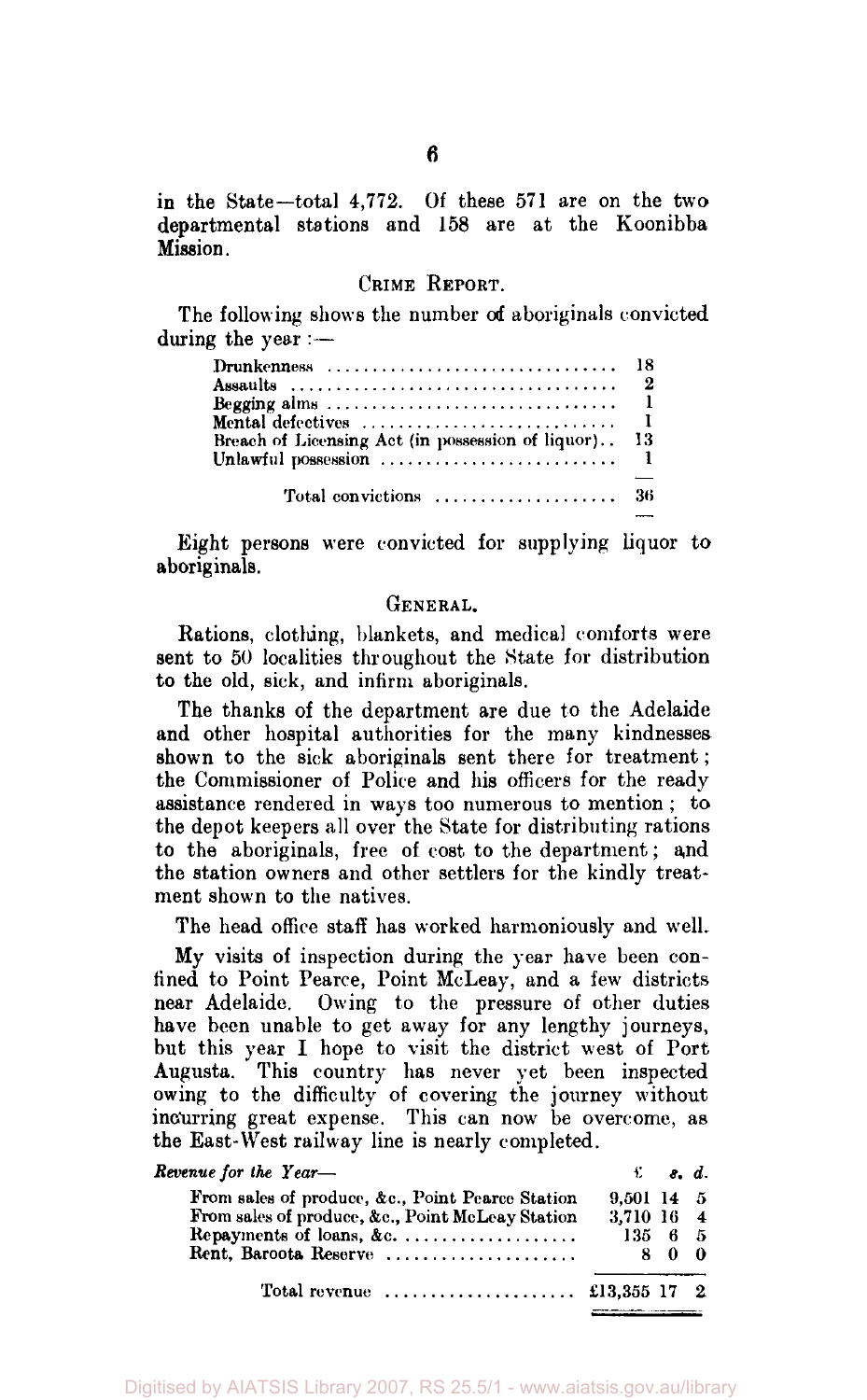| <i>Expenditure for the Year</i> —                                                                                                              | £        |          | s. d. | $f \cdot d$ . |    |            |
|------------------------------------------------------------------------------------------------------------------------------------------------|----------|----------|-------|---------------|----|------------|
| Salaries at head office $\ldots \ldots$<br>Provisions, blankets, clothing,<br>medical expenses, transport, &c.,<br>for depots other than Point | 619 -    |          | 7 1   |               |    |            |
| Pearce and Point McLeay<br>Stations  3,879 14 6                                                                                                |          |          |       | 4.499         |    |            |
| Point Pearce Station-                                                                                                                          |          |          |       |               |    |            |
| Salaries<br>Wages to aboriginals and white                                                                                                     | 240      | $\bf{0}$ | - 0   |               |    |            |
|                                                                                                                                                |          |          |       |               |    |            |
| Implements, stock, and stores $\ldots$ 7,021 15 4                                                                                              |          |          |       | 10.825        | z. |            |
| Point McLeay Station-                                                                                                                          |          |          |       |               |    |            |
| Salaries<br>Wages to aboriginals and white                                                                                                     | 360 6 5  |          |       |               |    |            |
| employees                                                                                                                                      | 2,250 16 |          | 1     |               |    |            |
| Implements, stock, stores, &c                                                                                                                  | 4,993 12 |          | 9     |               |    |            |
| Rent to Crown Lands Department                                                                                                                 |          | 85. 7    | 9     |               |    |            |
|                                                                                                                                                |          |          |       | 7,690         |    | $3\quad 0$ |
| Total expenditure $\ldots \ldots \ldots \ldots \ldots \ldots$                                                                                  |          |          |       | £23.014       |    | 6 11       |

#### A DIFFICULT PROBLEM.

The most difficult problem in connection with the care and control of the aboriginals is the increasing number of half-castes, quadroons, and octoroons on the stations. For years the half-castes have been living and increasing on the Point Pearce and Point McLeay Stations, and year by year a whiter race is springing up.

If these people are to be prevented from becoming dependents on the State, strong measures will need to be resorted to. Like the poor aboriginals they grow up expecting to be maintained by the Government. They will not obtain employment off the stations unless they are compelled to do so, and when they are found work by their parents or the department, they are never happy until they get back to their home station.

After leaving school they should be compelled to find employment away from the departmental stations, and in the event of their not doing so they should be placed under the care of the State Children's Department until they reach the age of 21 years.

That department is equipped with the necessary machinery and powers to deal with children such as these. They could then be drafted out to reputable employers

**7**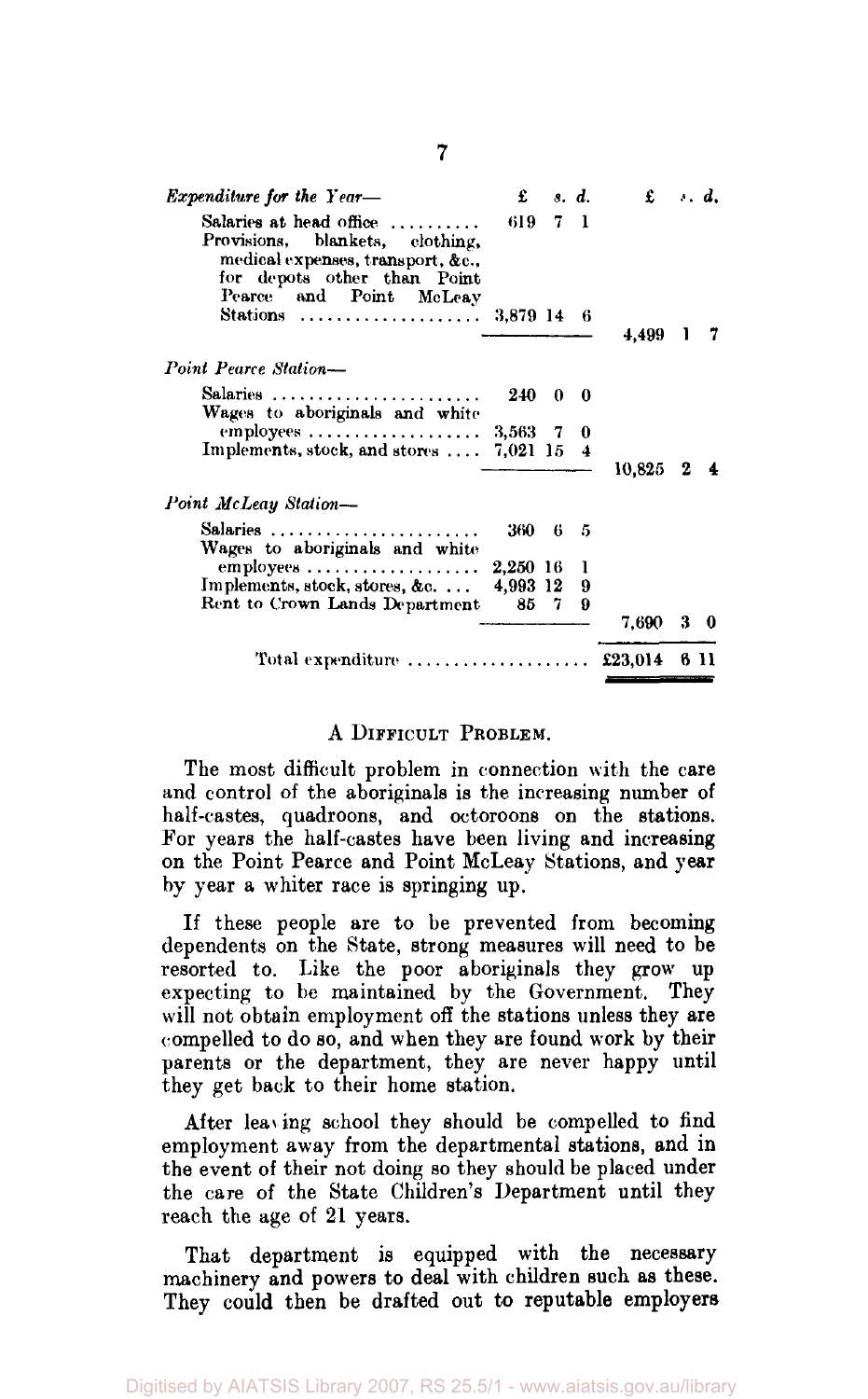under proper supervision, part of their earnings being placed in the Savings Bank, and on their attaining the age of 21 years they would have a goodly sum to start life with. They should then be prevented from living on the stations, as they would be well equipped to earn a decent living.

Those half-castes and quadroons who have been taken over by the State Children's Department are, in most cases, doing remarkably well, and promise to develop into good citizens, as they do not come into contact with the aboriginals. Being nearly white they will have a good chance in life.

During the year several girls have been removed from the camps in the interior, chiefly at the request of their aboriginal and half-caste parents. I do not advocate taking boys from the interior, as they are always able to take care of themselves, but the girls should be removed for their own protection.

I regret to have to record the following casualties among those natives who enlisted for active service with the Imperial Forces :—

*Killed.*—Cyril Rigney, of Point McLeay ; Albon Yarcoe, of Point McLeay ; Arthur Walkei, of Goolwa.

*Wounded*—Rufus Gordon Rigney, of Point McLeay ; Proctor Wilson, of Point McLeay ; Lush Wilson, of Point McLeay ; George Karpany, of Wellington.

*Prisoner of War*—Roland Carter (also wounded), of Point McLeay.

I have &c.

#### \\ . (J. SOUTH, Chief Protector of Aboriginals.

The Hon. the Commissioner of Public Works, Adelaide.

#### PROFIT AND LOSS ACCOUNT OF THE POINT PEARCE STATION FOR THE YEAR ENDED JUNE 30TH, 1917.

|                                                    | £.                                                                                                                                                                                             |  |                                                                 |   |   |                                                                      |
|----------------------------------------------------|------------------------------------------------------------------------------------------------------------------------------------------------------------------------------------------------|--|-----------------------------------------------------------------|---|---|----------------------------------------------------------------------|
| $keeper \dots \dots \dots \dots \dots \dots \dots$ |                                                                                                                                                                                                |  |                                                                 |   |   |                                                                      |
|                                                    |                                                                                                                                                                                                |  |                                                                 |   |   |                                                                      |
|                                                    |                                                                                                                                                                                                |  |                                                                 |   |   |                                                                      |
|                                                    |                                                                                                                                                                                                |  |                                                                 |   |   |                                                                      |
|                                                    |                                                                                                                                                                                                |  |                                                                 |   |   |                                                                      |
| School books for aboriginal children               |                                                                                                                                                                                                |  |                                                                 |   |   |                                                                      |
|                                                    |                                                                                                                                                                                                |  |                                                                 |   |   |                                                                      |
| Government                                         |                                                                                                                                                                                                |  | 206                                                             | 4 |   |                                                                      |
|                                                    |                                                                                                                                                                                                |  |                                                                 |   | 9 |                                                                      |
|                                                    | To Salaries of superintendent and store-<br>Wages of aboriginals and white<br>Meat<br>Rations for aboriginals $\ldots$<br>Interest on overdraft with H.M.<br>Head office salaries and expenses |  | $\mathbf{s} \cdot \mathbf{d}$ .<br>240 0 0<br>518 16 10<br>6190 |   |   | $\mathbf{f}$ s.d.<br>$3.803 \quad 7 \quad 0$<br>25 7 10<br>525 15 10 |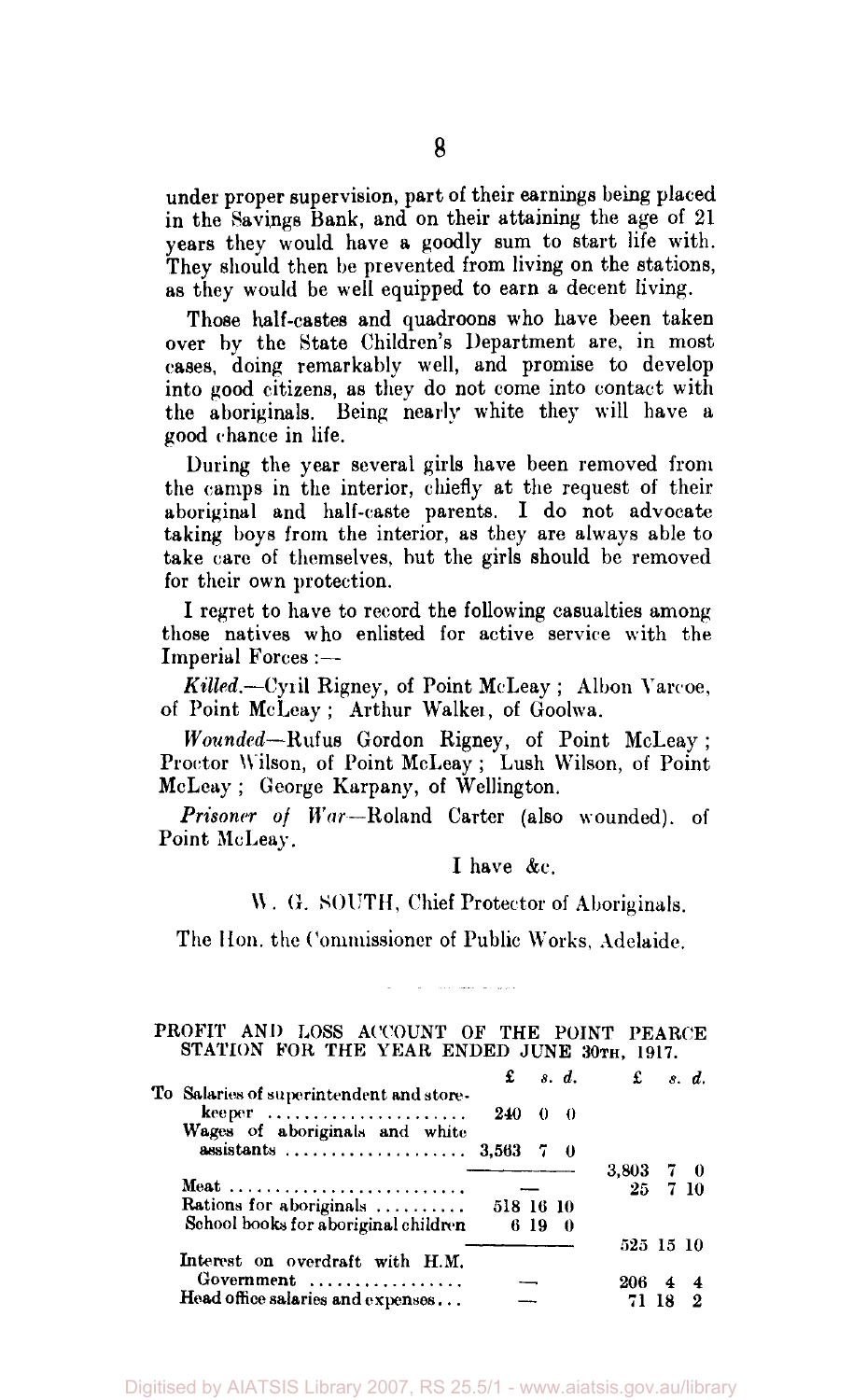|                                                           | £         |                            | s. d.  | £          |                  | s. d.          |
|-----------------------------------------------------------|-----------|----------------------------|--------|------------|------------------|----------------|
| To Depreciation-                                          | 7         | 3                          | 8      |            |                  |                |
| Furniture                                                 |           |                            |        |            |                  |                |
| Implements                                                | 163       | 0                          | 4<br>6 |            |                  |                |
| Harness                                                   |           | 13 19                      |        | 184        | 3                | - 6            |
|                                                           |           |                            | 6      |            |                  |                |
| Balance net profit for year $\dots$                       | $3,688$ 0 |                            | 2      |            |                  |                |
| Add net profit brought forward                            | 3,007 16  |                            |        | 6,695 16   |                  | - 8            |
|                                                           |           |                            |        |            |                  |                |
|                                                           |           |                            |        | £11,512 13 |                  |                |
|                                                           |           |                            |        |            |                  |                |
|                                                           |           | $\pounds$ $\kappa$ , $d$ , |        | £          |                  | s. d.          |
| By Store                                                  |           |                            |        | 409 13     |                  | L              |
| Rent of cottages                                          |           |                            |        | 167        | $\boldsymbol{2}$ | $\overline{4}$ |
| Farm account, wheat and other                             |           |                            |        |            |                  |                |
| produce                                                   |           |                            |        | 6,376 17   |                  | 4              |
| Stock accounts-                                           |           |                            |        |            |                  |                |
| Pigs                                                      |           | 74 15 10                   |        |            |                  |                |
| Horses                                                    | 44        | $\theta$                   | 0      |            |                  |                |
| Cattle $\ldots \ldots \ldots \ldots \ldots \ldots \ldots$ | 329 13 10 |                            |        |            |                  |                |
| Sheep                                                     | 1,102 14  |                            | - 91   |            |                  |                |
|                                                           |           |                            |        | 1,551      | 4                | 5              |
| Net profit brought forward $\ldots \ldots$                |           |                            |        | 3,007 16   |                  | 2              |
|                                                           |           |                            |        |            |                  |                |
|                                                           |           |                            |        | £11,512 13 |                  |                |
|                                                           |           |                            |        |            |                  |                |

#### BALANCE-SHEET OF THE POINT PEARCE STATION AS AT JUNE 30TH, 1917.

 $\overline{\phantom{a}}$ 

| LIABILITIES.                                                                                                  | £                            |         | s. d.         | £                  |   | s. d.    |
|---------------------------------------------------------------------------------------------------------------|------------------------------|---------|---------------|--------------------|---|----------|
| $H.M. Government \dots \dots \dots \dots \dots \dots$<br>Capital account $\ldots \ldots \ldots \ldots \ldots$ |                              |         |               | 4,547 15<br>11,362 | 9 | 11<br>-5 |
| Net profit for year $\dots\dots\dots\dots\dots$<br>Add net profit brought forward $\ldots$                    | $3,688$ 0<br>3,007 16        |         | 6<br>2        |                    |   |          |
|                                                                                                               |                              |         |               | 6.695 16           |   | -8       |
|                                                                                                               |                              |         |               | £22,606            | 2 | 0        |
| ASSETS.                                                                                                       | £                            |         | s. d.         | £                  |   | s. d.    |
| Improvements, fencing, $\&c \ldots \ldots \ldots$                                                             | 7.130<br>2,920               | 0<br>0  | 0<br>0        | 10,050             | 0 | 0        |
| Implements, vehicles, boats, &c.<br>Furniture                                                                 | 1.467<br>136 10<br>125 15 11 | 3.      | 3<br>-1       |                    |   |          |
| Harness                                                                                                       |                              |         |               | 1,729              | 9 | 3        |
| Stocks on hand-<br>Store<br>Farm account-                                                                     | 384 19                       |         | 9             |                    |   |          |
| Wheat $\ldots$<br><b>Hay </b>                                                                                 | ı<br>930                     | 4<br>0  | 0<br>0        |                    |   |          |
| $Cormsacks$ ,<br>Pig feed, wheat and barley                                                                   | 22<br>20                     | 10<br>0 | $\bf{0}$<br>0 |                    |   |          |
| Share farmers' seed and super.                                                                                | 500                          | 0       | 0             |                    |   |          |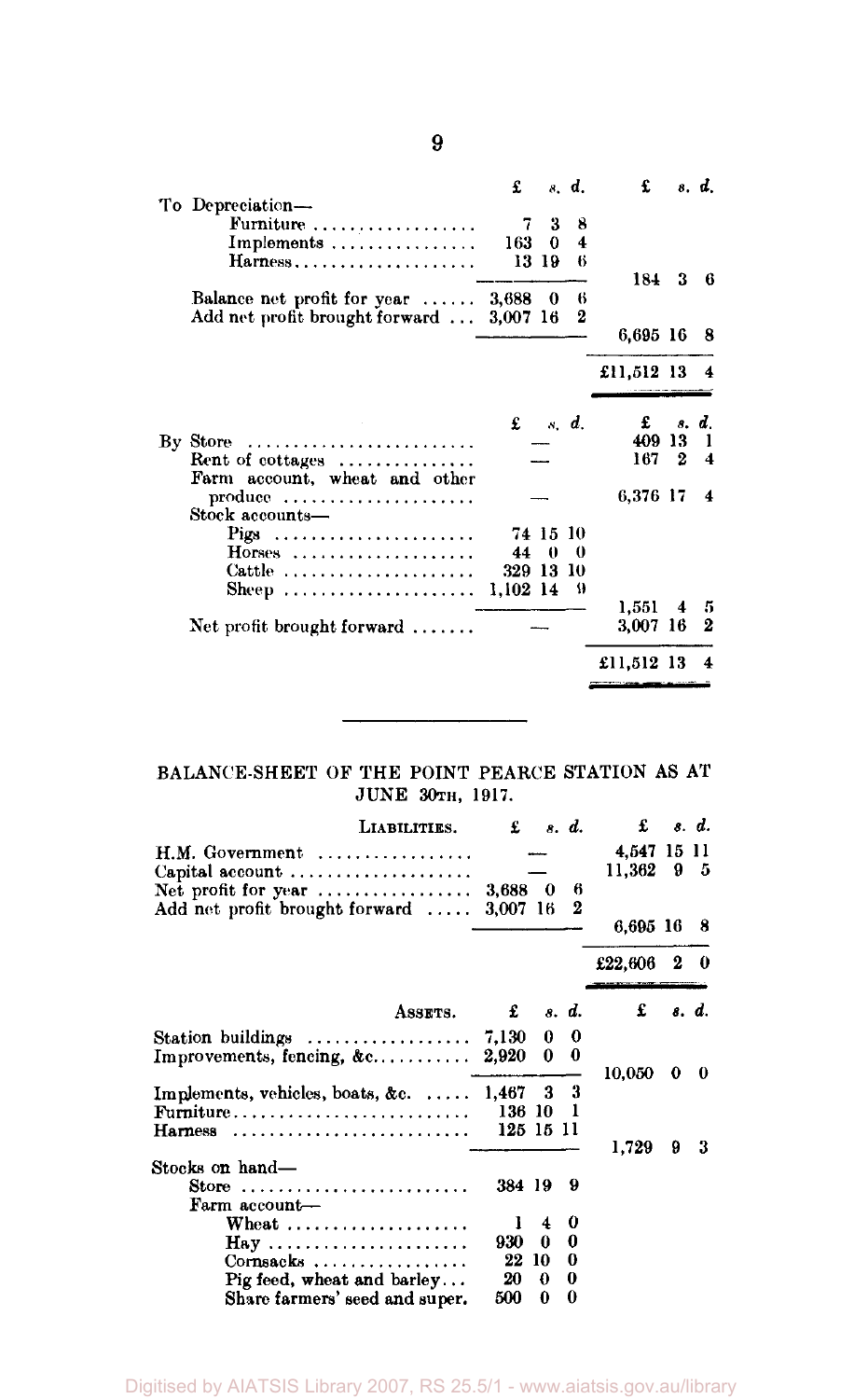| Stocks on hand-continued.                                 | £        |       | s. d.    | £       |       | s. d. |
|-----------------------------------------------------------|----------|-------|----------|---------|-------|-------|
| Livestock-<br>$H$ orses                                   | 1.147    | 0     | 0        |         |       |       |
| Cattle $\dots\dots\dots\dots\dots\dots\dots$              | 732 0 0  |       |          |         |       |       |
| Sheep                                                     | 4.710 10 |       | - 0      |         |       |       |
| Pigs                                                      | 107 18   |       | 0        |         |       |       |
|                                                           |          |       |          | 8,556   |       | 9     |
| Retention money, 1916-17 wool clip<br>Wheat certificates- |          |       | 24 18 3  |         |       |       |
| $1915.16$ expected to realise $\dots$ .                   | 607.     |       |          |         |       |       |
| 1916-17 expected to realise  1,616 13 0                   |          |       |          |         |       |       |
|                                                           |          |       |          | 2.249   | 0     |       |
| Sundry debtors                                            |          | 27 10 | - 8      |         |       |       |
| Less advances repaid                                      | 6        | 0     | $\theta$ |         |       |       |
|                                                           |          |       |          |         | 21 10 |       |
|                                                           |          |       |          | £22.606 |       | Ω     |

W. G. SOUTH, Chief Protector of Aboriginals.

Audited and passed,

 $\bar{\bar{z}}$ 

EDGAR WM. GILES, Commissioner of Audit.

PROFIT AND LOSS ACCOUNT OF THE POINT MCLEAY STATION FOR THE YEAR ENDED JUNE 30TH, 1917.

|    |                                                             | £<br>s. d.      | £            |          | s. d.    |
|----|-------------------------------------------------------------|-----------------|--------------|----------|----------|
| Tо | Boot shop, materials, $\&c. \ldots$                         |                 | п            | 15.      | ß        |
|    | Fowls                                                       |                 | $\theta$     | -10      | 0        |
|    | Freight and carriage $\ldots \ldots \ldots$                 | 190 14 4        |              |          |          |
|    | Mats and baskets                                            |                 | 2            | 5        | -11      |
|    | Meat                                                        |                 | 159 15 10    |          |          |
|    | Rations for aboriginals $\ldots \ldots \ldots$              | 736 19<br>- 4   |              |          |          |
|    | School books for aboriginal children                        | -7-10<br>4      |              |          |          |
|    |                                                             |                 | 741          | 7        | 2        |
|    | Salaries of superintendent and store-                       |                 |              |          |          |
|    | $keeper \dots \dots \dots \dots \dots \dots \dots$          | 5<br>360<br>6   |              |          |          |
|    | Wages of aboriginals and white                              |                 |              |          |          |
|    | $\alpha$ ssistants $\cdots \cdots \cdots \cdots \cdots$     | 2.250 16<br>-1  |              |          |          |
|    |                                                             |                 | 2.611        | - 2      | 6        |
|    | Head office salaries and expenses                           |                 | 71 18        |          | $\bf{2}$ |
|    | Interest on overdraft with H.M.                             |                 |              |          |          |
|    | Government                                                  |                 | 192 16       |          | 9        |
|    | Depreciation-                                               |                 |              |          |          |
|    | Furniture $\ldots \ldots \ldots \ldots \ldots$              |                 |              |          |          |
|    |                                                             | 318<br>5        |              |          |          |
|    | Implements, vehicles, &c.                                   | 5 10<br>46.     |              |          |          |
|    | Harness                                                     | 7 10<br>7       |              |          |          |
|    |                                                             |                 | 57           | 12       | T        |
|    | Net loss brought forward $\ldots \ldots$                    |                 | 700          | $\Omega$ | 8        |
|    |                                                             |                 | £4,729 18 11 |          |          |
|    |                                                             |                 |              |          |          |
|    |                                                             | £<br>d.<br>я.   | £            |          | s. d.    |
|    | By Cattle $\dots \dots \dots \dots \dots \dots \dots \dots$ | 494.<br>14<br>ñ |              |          |          |
|    | $\text{Horses}$                                             | 0<br>33<br>-10  |              |          |          |
|    | Sheep                                                       | 11<br>17<br>6   |              |          |          |
|    | Pigs                                                        | 153 19<br>5     |              |          |          |
|    |                                                             |                 | 699 15       |          | 4        |

**10**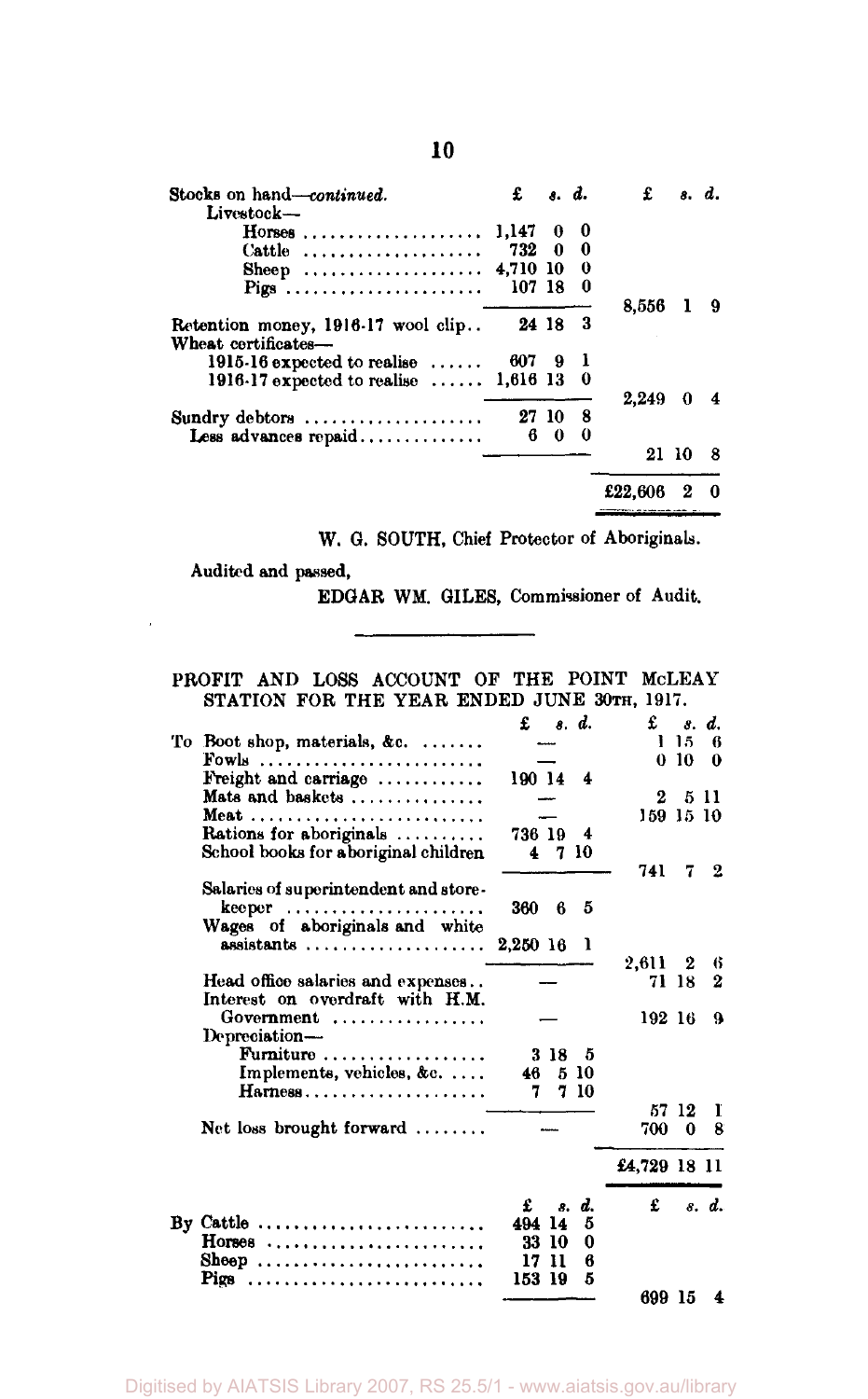|                                    |  | 648          | 9 |       |  |  |
|------------------------------------|--|--------------|---|-------|--|--|
| Farm account, wool, dairy, &c.     |  | 293          |   | 5 1 1 |  |  |
|                                    |  |              |   |       |  |  |
| Add net loss brought forward 700 0 |  |              |   |       |  |  |
|                                    |  | 3.088        |   |       |  |  |
|                                    |  | £4,729 18 11 |   |       |  |  |
|                                    |  |              |   |       |  |  |

#### BALANCE-SHEET OF THE POINT McLEAY STATION AS AT JUNE 30TH, 1917.

| LIABILITIES.                                                                                                 | £              |        | s. d.  |
|--------------------------------------------------------------------------------------------------------------|----------------|--------|--------|
| H.M. Government                                                                                              | 6,590<br>5,550 | 9<br>6 | 2<br>4 |
|                                                                                                              | £12,140 15     |        | 6      |
| ASSETS.<br>£<br>s. d.                                                                                        | £              |        | s. d.  |
| 3<br>Buildings<br>3,673<br>6<br>Improvements, fencing, &c. $\dots\dots\dots$<br>792 15                       |                |        |        |
| 74<br>9<br>в<br>Furniture                                                                                    | 4,465 16       |        | 9      |
| Implements, vehicles, &c.<br>416 12<br>7<br>66 11<br>0<br>Harness                                            |                |        |        |
|                                                                                                              | 557 13         |        |        |
| Stocks on hand---<br>897<br>8 H<br>Store                                                                     |                |        |        |
| Boot shop, materials, &c. $\ldots$<br>11<br>↔<br>0<br>9<br>9<br>3<br>Mats and baskets $\dots\dots\dots\dots$ |                |        |        |
| Farm account-<br>317<br>В                                                                                    |                |        |        |
| Super. $\dots\dots\dots\dots\dots\dots\dots\dots$<br>110<br>Oats<br>0                                        |                |        |        |
| 3 15<br>Wheats $\ldots \ldots \ldots \ldots \ldots$<br>o                                                     |                |        |        |
| 7<br>0<br>ı<br>$Barlev \dots \dots \dots \dots \dots \dots \dots$                                            |                |        |        |
| 0<br>75<br>0                                                                                                 |                |        |        |
| 812<br>3<br>Wool retention money $\ldots \ldots$                                                             |                |        |        |
| Livestock-                                                                                                   |                |        |        |
| 2.036<br>3<br>Cattle $\ldots \ldots \ldots \ldots \ldots$<br>0                                               |                |        |        |
| 570<br>2<br>0<br>Sheep                                                                                       |                |        |        |
| 0<br>91<br>0<br>Pigs                                                                                         |                |        |        |
| 305 10<br>0<br>$H$ orses                                                                                     |                |        |        |
| ı<br>0<br>0<br>Fowls                                                                                         |                |        |        |
|                                                                                                              | 4.009 15       |        | 5<br>8 |
| Sundry debtors $\dots\dots\dots\dots\dots\dots\dots$<br>2.388<br>7 11                                        | 19             | 1      |        |
| Balance net loss as above $\dots\dots\dots$<br>700<br>0<br>8                                                 |                |        |        |
| Add net loss brought forward                                                                                 | 3,088          | 8      | 7      |
|                                                                                                              | £12,140 15     |        | 6      |

W. G. SOUTH, Chief Protector of Aboriginals. Audited and passed,

EDGAR WM. GILES, Commissioner of Audit.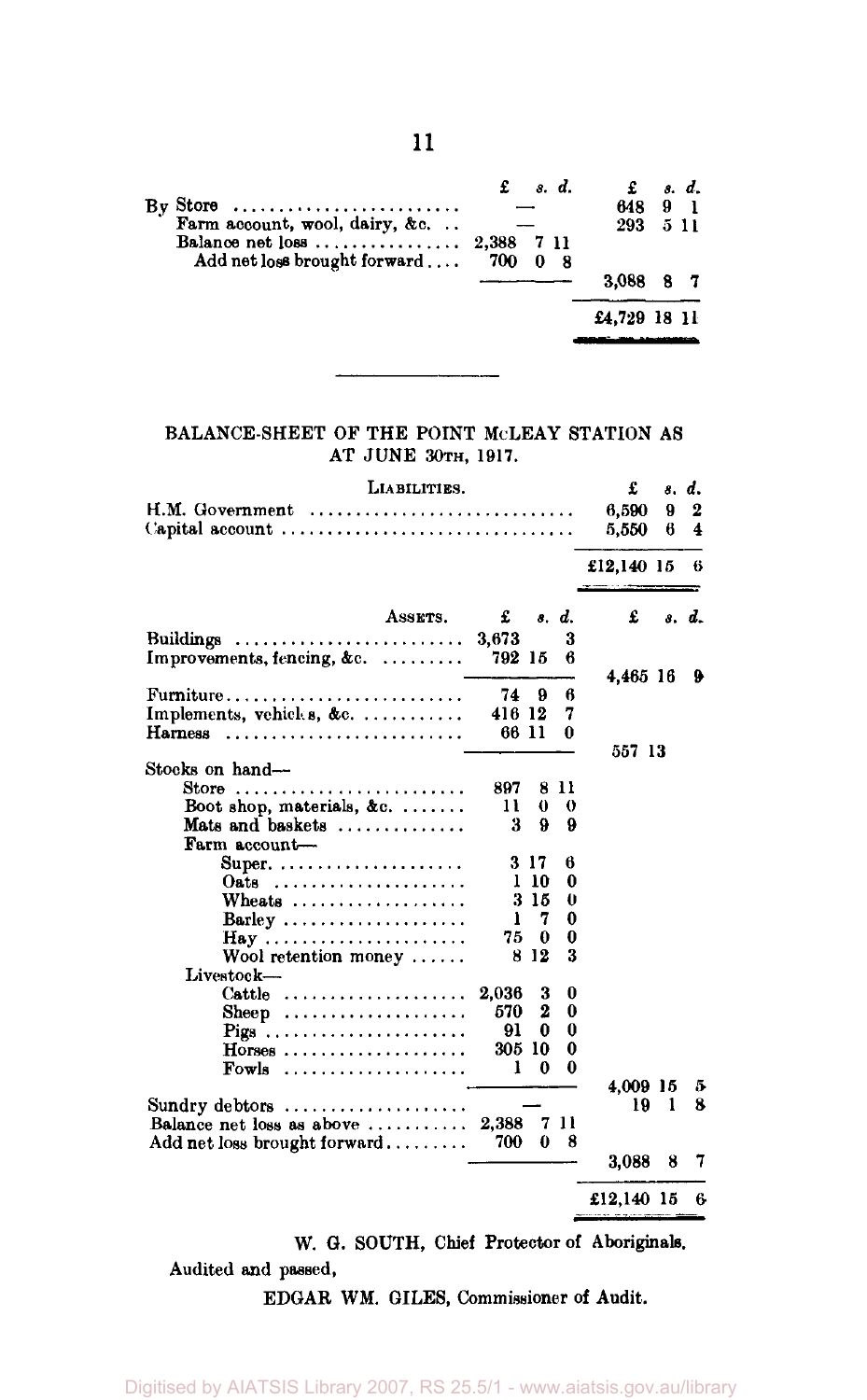#### POINT PEARCE ABORIGINAL STATION.

Port Victoria, July 10th, 1917.

Sir—I have the honor to forward you the following report for the year ending June 30th, 1917 :—

The past year has been an exceptionally good one, from both an agricultural and pastoral standpoint.

We reaped a record harvest—Wheat, 36,999bush. ; barley, 5,390bush. ; oats, 320bush.; total grain grown, 42,409bush. ; hay, 450 tons, making total of hay now on hand 620 tons. The wheat averaged about 20bush. to the acre.

Our wool clip totalled 69 bales and 7 bags from 2,539 sheep shorn.

The lambing this year promises very good results. We now have about 1,000 lambs; lambing is not completed. We could easily carry another 2,000 sheep, as we have not yet, in this respect, recovered from having to sell most of our sheep during drought in 1914 and 1915. As many of our ewes are aged it will be necessary to cull these out and fatten them for butcher. This will make it unnecessary to buy sheep for butchering for some time, but we shall need to buy 600 young ewes for breeding purposes. They will quickly pay handsomely for the investment.

Our livestock figures are as follows :—Sheep, 2,807 ; lambs, 1,000 (total 3,807) ; horses, 72 ; cattle, 65 ; pigs, 80.

This year we have in crop 3,650 acres. We have had good rains, and the crops have made a splendid start. The mice plague has been a great nuisance to us all through the seeding. They were not only in our seed store, hay, etc., but in large numbers all over our paddocks. We feared for the seed in the ground, but apart from some small patches the crop is coming up thick enough. Of course we sowed a little more heavily per acre.

Owing to the general scarcity of labor and bountiful harvest all our men have been fully employed, either on the station or in the neighborhood. Our native builders have built a supplementary tank near stables, three additional rooms to storekeeper's house, which, with these additions, has now five rooms; also on the island an underground tank, with a capacity of 30,000 galls., has been built in a favorable position for filling same by pumping from a soakage well near it.

We have had some trouble with natives drinking this year : chiefly among those working away from the station and earning high wages, wheat lumping, &c. We have laid informations against several. The new rules and regulations now issued by the Chief Protector of Aboriginals will be helpful in dealing with drink and matters of discipline.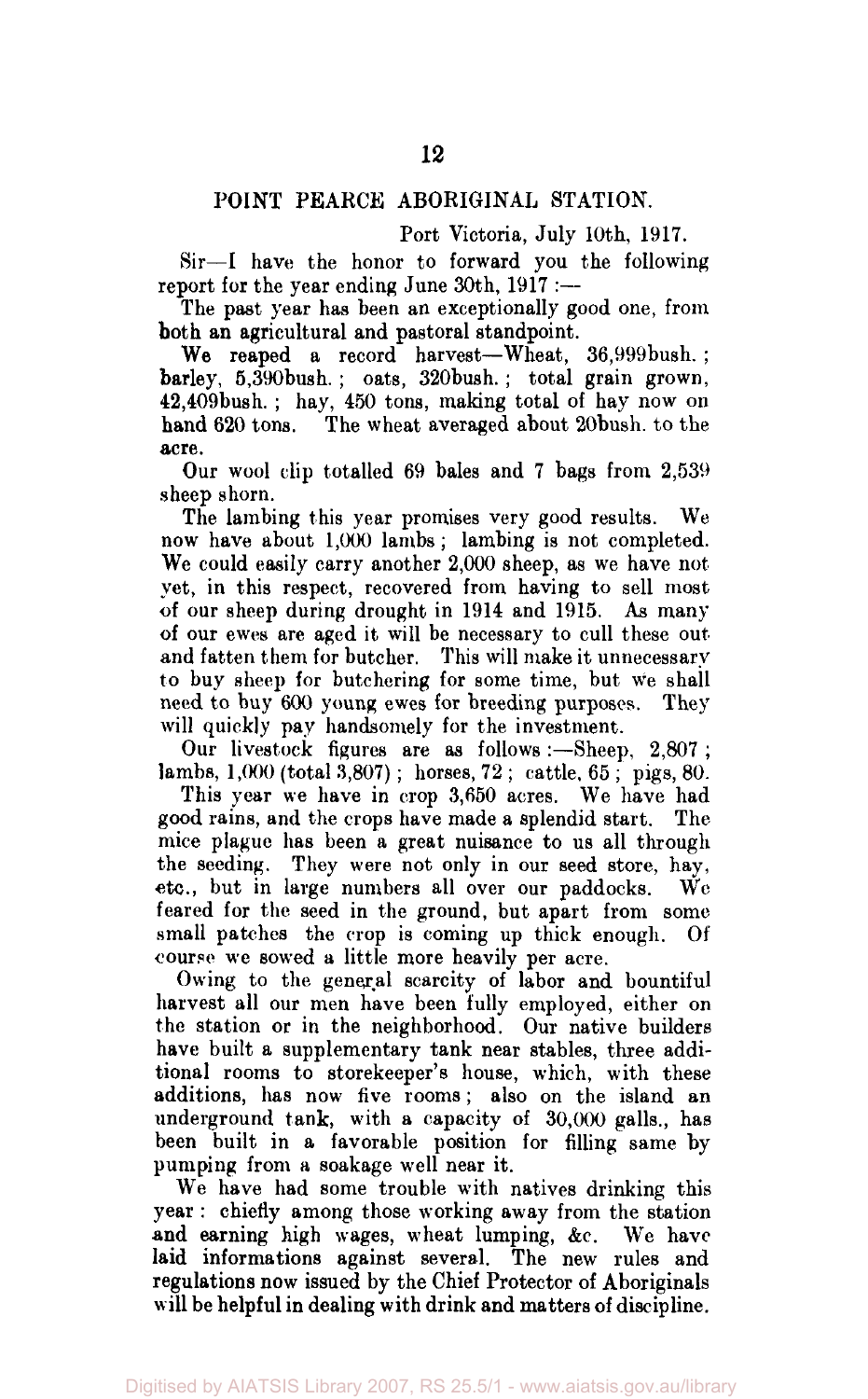Mr. D. Roper, as storekeeper, &c, is proving a very capable officer; and Mr. C. Pethick, the farm overseer, continues to carry out his duties very satisfactorily.

Religious services have been conducted on the station as usual by visiting ministers and laymen from the churches in our neighborhood, whose unselfish work we gratefully acknowledge.

#### I have,  $&c$ .,

FRANCIS GARNETT, Superintendent.

The Chief Protector Aboriginals.

#### POINT McLEAY ABORIGINAL STATION.

#### August 22nd, 1917.

Sir—I have the honor of forwarding you the following report for year ending June 30th, 1917 :—

We have had a very successful year with our dairy ; the cows milking well, both at " Glenora " and the head station. The milk from the cows at the latter has been taken to the former, where it is separated, the milk being used in the feeding of calves and pigs. I am sorry to say that we have found Glenora dairy far too small for our requirements, and we cannot enlarge to the extent we wish, as the site is too near the end of the farm. We hope that at some future date to remove the dairy to the centre of the station, probably in Terringie paddock, then we shall have the benefit of the fine grass lands. Cows, like sheep, must have their pasture changed frequently. We have been able to rear a good number of heifer calves, which will help to replace our old cows. A large number of cows too old for milking have reared two calves each, therefore they are paying well for their keep.

The hay crops were very good, and we have several large stacks which are of great assistance. From 40 acres of wheat we reaped 80 bags. Most of this has been used as pig feed. We find that the pigs do splendidly on crushed wheat and milk. We did not reap any barley or oats. The barley has been fed to the milking cows, and the oats cut for hay.

The results from our pigs have been very satisfactory. We have been able to send a supply of fats to the market almost every month. We believe this industry will make rapid growth, as we have lately purchased six very fine Berkshire sows, for which we use a splendid Poland China boar ; he is leaving some first-class pigs. Four new styes have been added to the pig sheds. These styes are used for the breeding sows.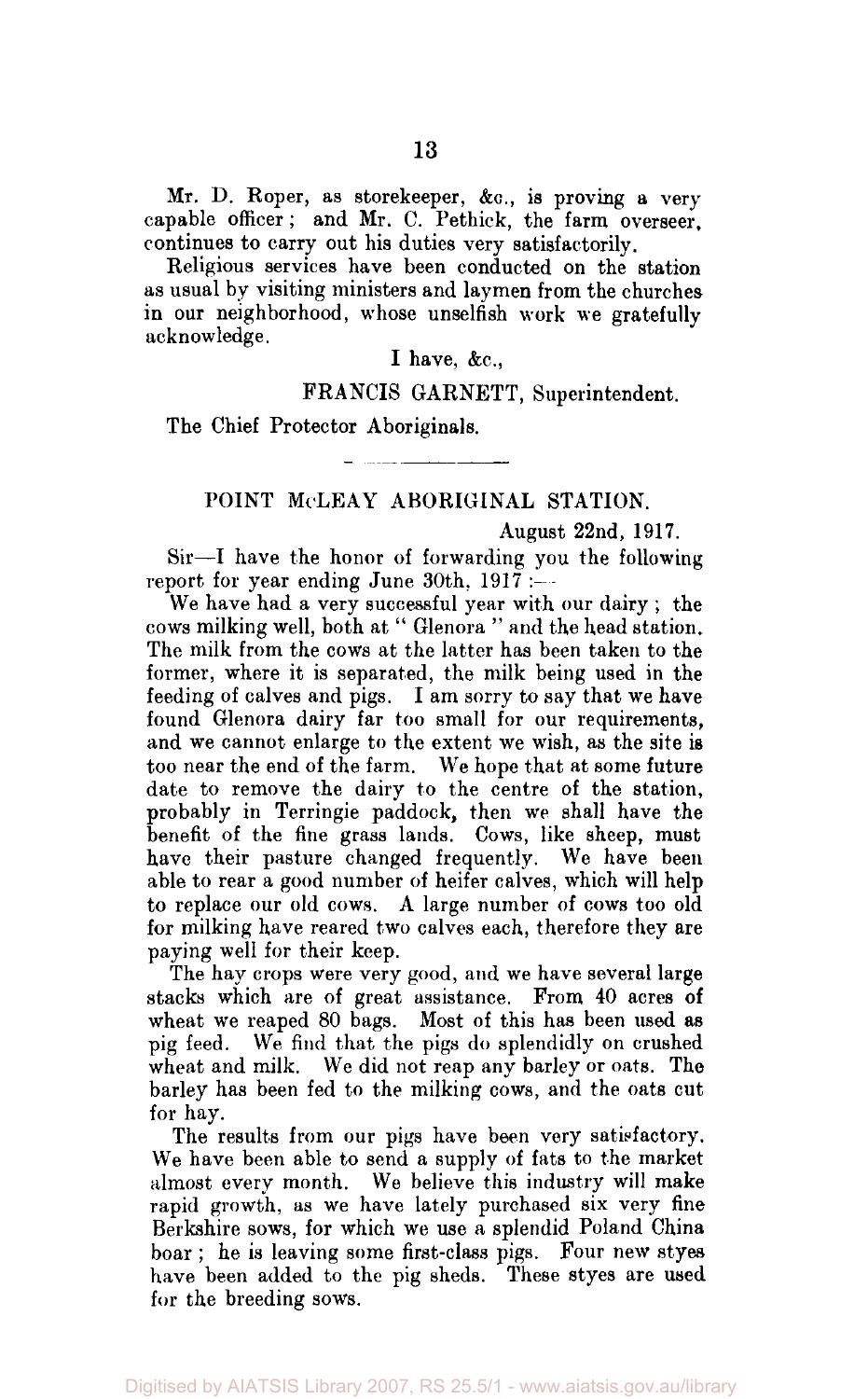I am very pleased with the condition of the sheep this year. We purchased from Mr. T. W. Smith, of Narrung, 142 Merino breeding ewes. We were unfortunate in that some dogs got amongst them, and the result was—four killed and two wounded. The percentage of lambs from 130 ewes is 103 lambs, which I consider very good, taking into consideration the mishap with the dogs. After poisoning the carcasses there was a great number of dogs killed, so we hope that next year our sheep will be unmolested.

The livestock figures are as follows :— Sheep, 322 ; lambs, 103 ; total, 425 ; horses, 32 ; cattle, 299 ; pigs, 52.

Employment has been found for a large percentage of the natives. They have cleared another 150 acres of scrub land at " Wirrilda," which will prove very useful land once it can be broken up and the black grass killed. I find that this class of land is very hard to break up, it taking eight horses to a five-furrow plough. Of the Wirrilda land we have 165 acres under wheat and 35 acres oats, which is looking well and promises a good return.

We have again repaired a large number of old fences and erected another half mile of new post and wire fence.

We have also enlarged our store considerably ; the walls of the new room are complete, but through the high price of galvanized iron we have not been able to put the roof on. This work will have to stand over till after the war now. We have erected the walls of an implement shed, but this, like the addition to the store, must wait for its roof. We still find it extremely difficult to supply the station with wood, this being a costly item in the district.

On the whole the conduct of the natives is good, the new Licensing Act making it very much easier to effectively deal with the drink trouble. The health of the natives has been fair, and they have been well looked after by Mr. Pengelly, of Meningie. There have been a large number of deaths, but these have been mostly old people and infants.

The religious needs of the natives have been well attended to by the A.F.A., who send a minister from Adelaide once a month, and secure the splendid services of the Rev. E. Lawson, who visits the station once a week, and is doing a great work amongst the natives, for which we most heartily **thank** the **A.F.A.** and the Rev. **E.** Lawson.

Our store and book keeper (Mr. H. E. Read) having enlisted, we have lost the services of a good officer. In his place we have Mr. J. A. S. Miller, who has proved himself a capable and painstaking officer. He is well adapted for the important position he holds.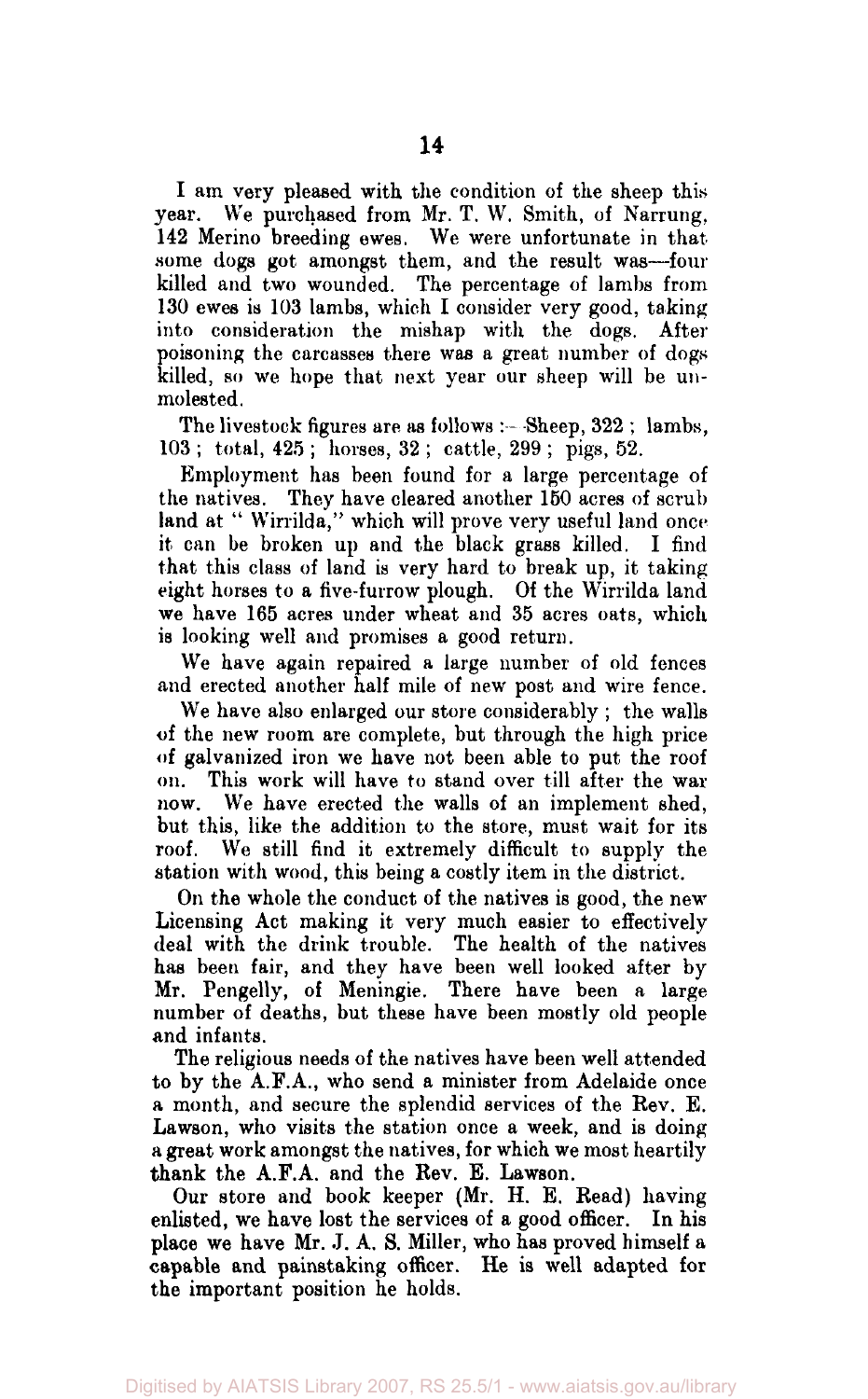Mr. E. A. Read, dairyman, has shown himself' to be a thoroughly reliable man.

Miss Hunter, as assistant storekeeper, is well suited to the work, being both capable and energetic.

I have, &c.,

J. B. STEER, Superintendent,

W. 6. South, Esq., Chief Protector of Aboriginals, Adelaide.

#### KOONIBBA MISSION STATION.

July 6th, 1917.

Sir—1 have honor to submit the following report for the year ending June 30th, 1917 :—

In many respects this has been an abnormal year for the Koonibba Mission, the changes in the mission staff and the exceptional harvest having naturally influenced the work and the conditions here. From a financial standpoint the year has been a very successful one, the harvest having been the biggest in the history of the mission ; 2,400 acres were under crop and yielded 11,500 bags of wheat besides about 1,000 bags of oats and 300 tons of hay. This heavy harvest necessitated the purchase of additional horses and machinery. Several thousand bags of wheat were carted to Denial Bay for us by neighboring farmers, and 2,500 have still to be carted. The lateness of the harvest and the heaviness of the yield interfered considerably with this year's seeding operations, so that very little more than 1,000 acres will be under crop for the coming season. The mice caused us appreciable losses. Of the seed sown on 130 acres hardly a grain was left by this pest. Last winter about 250,000galls., representing half of the station water supply, were lost through the bursting of a number of our largest tanks. One new tank was built and several were repaired, and as great care was taken that the channels leading to the tanks were kept clear whenever rain fell during the day or night there was no shortage of water to contend with.

As labor was exceptionally scarce in the district this season many of the married natives and a few of the young men were allowed to help the neighboring farmers take off their crops. They would return to the mission on Sundays for the church services. Even the oldest men occasionally went out working on the farm, and thus earned a little towards their maintenance. One old greybeard worked right through from the beginning of the hay harvest till now, and earned enough to keep himself, his lubra, and his children without any assistance whatever **from**  the Government.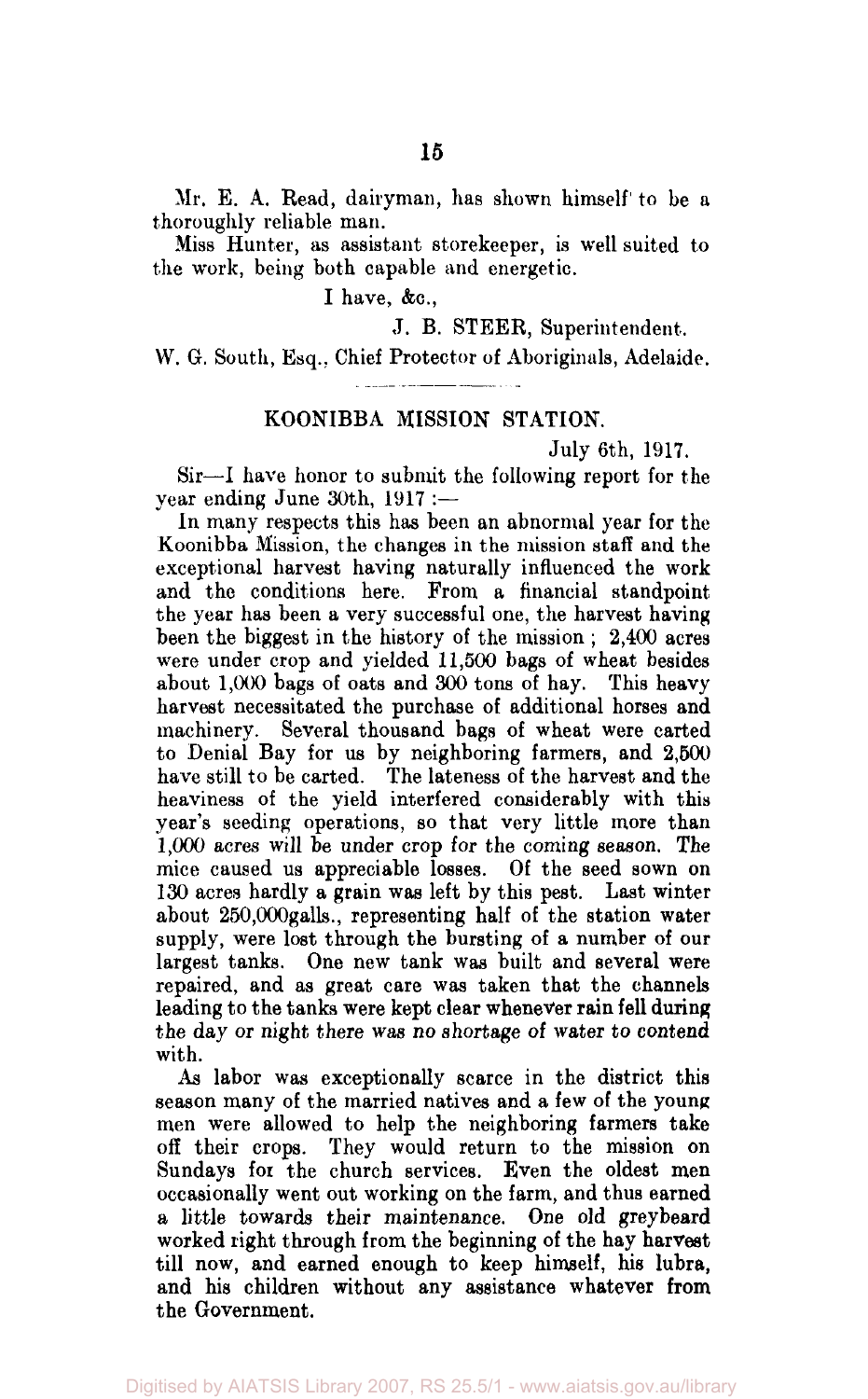The behaviour of the natives was very good. Though they had had to go without their customary holiday (either before or after harvest) they worked cheerfully and obediently without murmur or complaint right through the long harvest and seeding operations.

At the beginning of March, 1917, the Rev. G. Blaess resigned from his office of assistant missionary and teacher, and as there is such uncertainty *re* the future of this mission no other man has been found to take his place, so that Mr. Bode, the head teacher, is left in sole charge of the school. Still, the 47 school children are progressing very well. Since Easter Mr. Bode has been taking advantage of the longer evenings to instruct the men in the elementary subjects. Some of these men are very eager, and are making very satisfactory headway.

The health of the natives has been surprisingly good. Four blacks died at the station and four blacks and one half-caste died at Penong, Murat Bay, or Denial Bay. Births on the station totalled four blacks and two halfcastes. On an average 158 aboriginals resided at the mission, 104 of them being blacks.

One widowed and four other half-castes (comprising all the eligible unmarried ones) recently enlisted and will go into camp towards the end of August.

Thanking you heartily, not only for stores and comforts supplied for the natives, but also for valuable advice on various questions that my lack of experience prevented me from readily solving myself,

#### I have, &c.,

#### E. APPELT, Superintendent Koonibba Mission.

To the Chief Protector of Aboriginals, Adelaide.

Police Inspector's Office, Port Augusta, S.A., July 19th, 1917.

Sir—I have the honor respectfully to submit my annual report on the condition and general conduct of the aboriginal natives in the Far Northern Division for the year ended June 30th, 1917.

From reports received from the police in this division I find that the general health of the natives is good, and that the provisions supplied by the Government are sufficient for their requirements. The police at Mungeranie reports that the recent floods in the Diamentina have assured the natives in that locality of a plentiful supply of their native food, therefore they will not require provisions from the Government for some time.